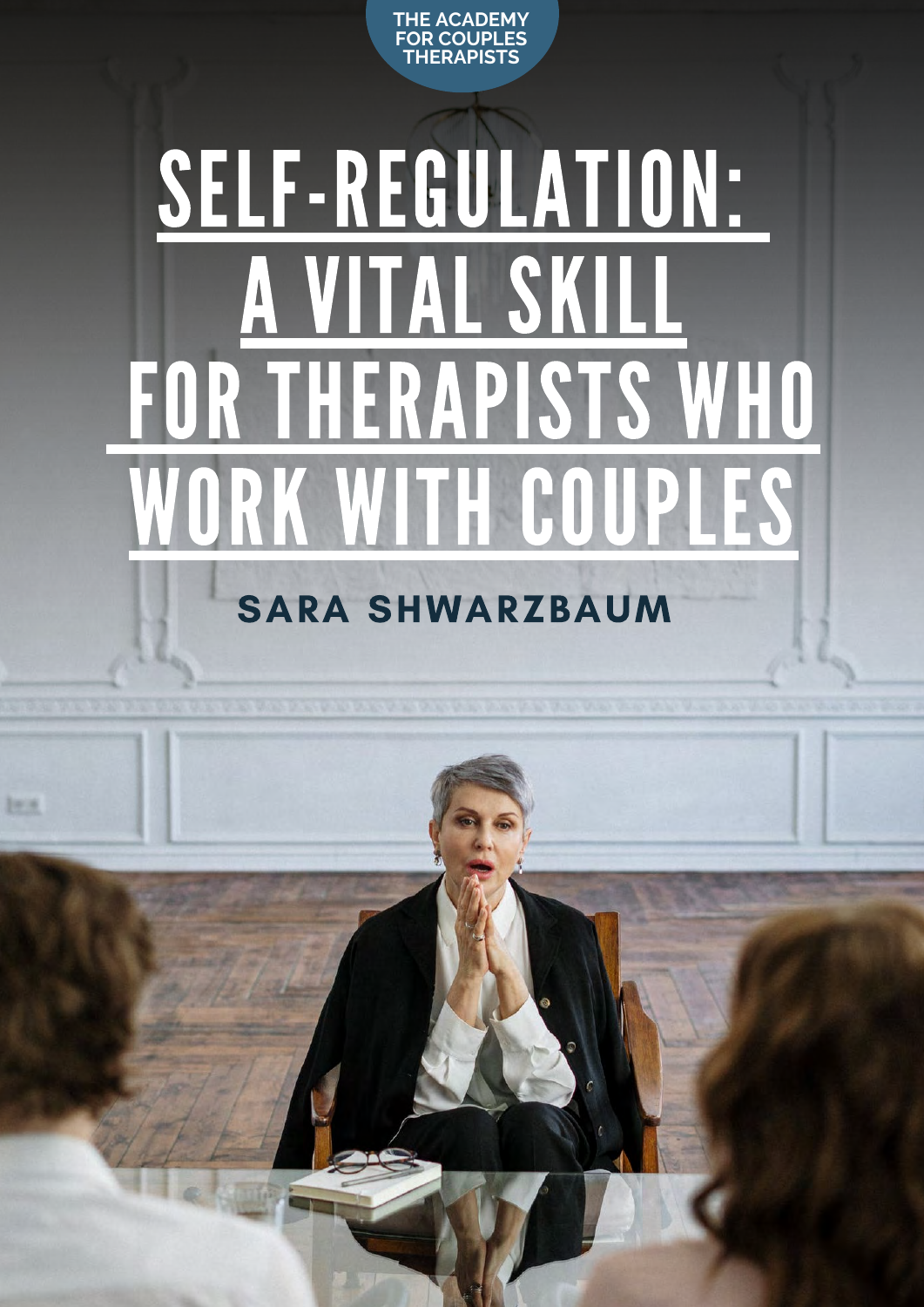Couple therapists are humans too and as such, get triggered into lower brain survival mind states and become dysregulated, just as couples do. Like our clients, we get in and out of emotional regulation, oscillating between collaborative, adversarial, and withdrawn states. Effective couples therapy may be the most rewarding activity but it sure is also the hardest on the therapist.

Anticipating that therapists working with couples will get into "lower brain" and trigger their survival mind state is an important aspect of the awareness of an effective couple therapist.

When we get into survival, lower brain mode we may "forget" our own theories about how to help couples get better, and become less creative and more confused about how to proceed in a session.

Therapist's self-regulation is a must, is good modeling, and is needed to repair breaches in the alliance that inevitably occur when we work with couples. When couple therapists are in survival mind states, they have lower brain reactions, similar to the ones their clients experience, avoiding discomfort (freeze) and connection (flight) or "arguing" with clients (fight).

When therapists don't experience themselves as confident, competent and creative with a case or in a session, that probably means their lower brain mind state has been activated.

The following are some examples of a therapist who has entered a survival, lower brain state of mind.

> **THE ACADEMY FOR COUPLES THERAPISTS**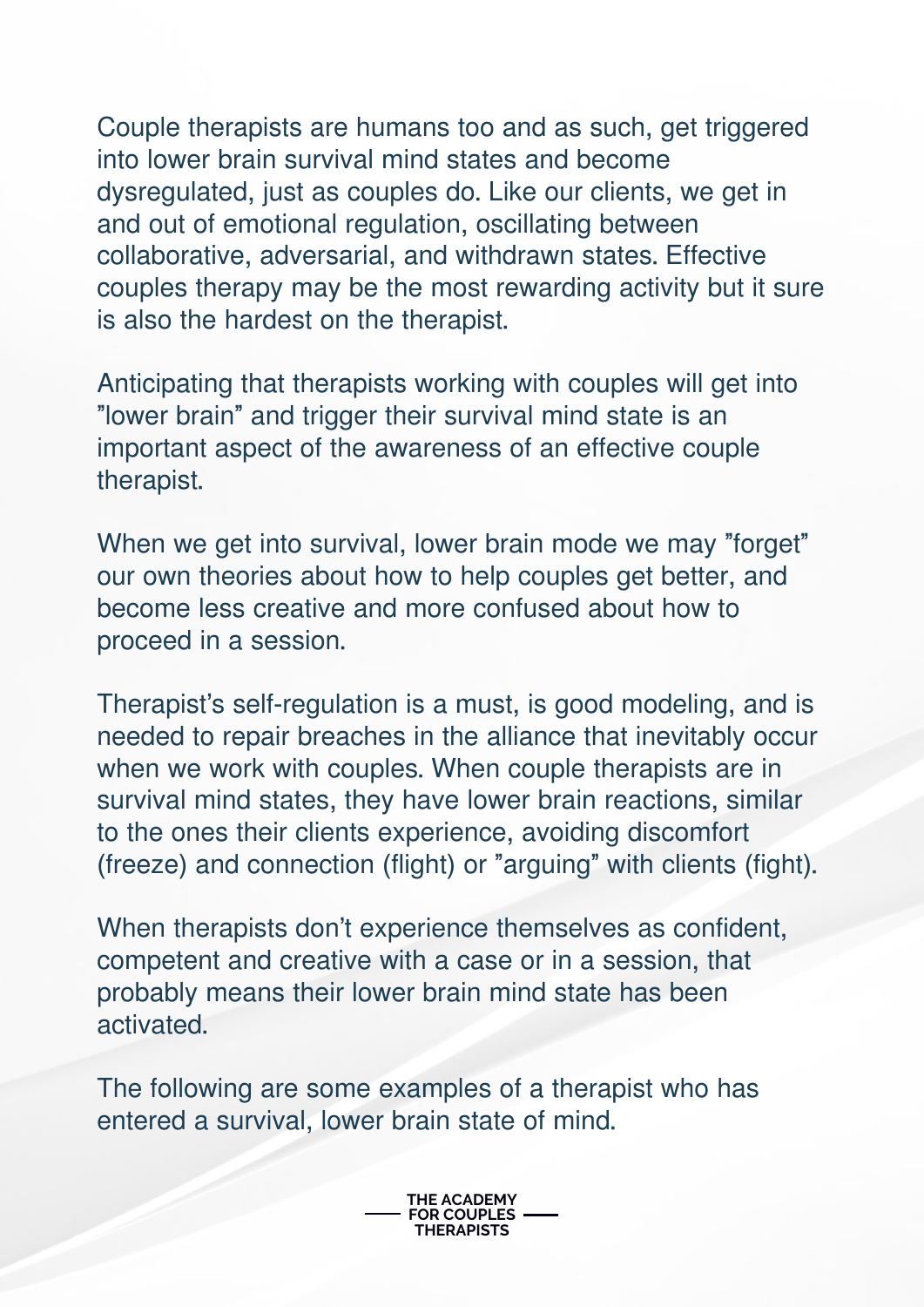## **LOSS OF CREATIVITY**

"I don't know what to do", "I've tried everything with this couple".

## LOSS OF EMPATHY FOR ONE PARTNER OR BOTH

"He's so defensive, I don't understand what she sees in him!", "They would be better off divorced", "There is no hope for them".

## LOSS OF CLINICAL SELF-ESTEEM



"Where are we going?", "What are we doing?" "What were we talking about right before?".

"This couple would be better off with someone else", "I should have taken that training, read that book, attended that workshop."

If losing the ability to get back into higher brain functioning is a normal and expected by product of the work with do, how do we get it back?

Each of us will have to figure out how to a) become aware that we have entered a lower brain state and b) use the techniques that are known to us to put our higher brain back online prior to, and during a session.

> **THE ACADEMY FOR COUPLES THERAPISTS**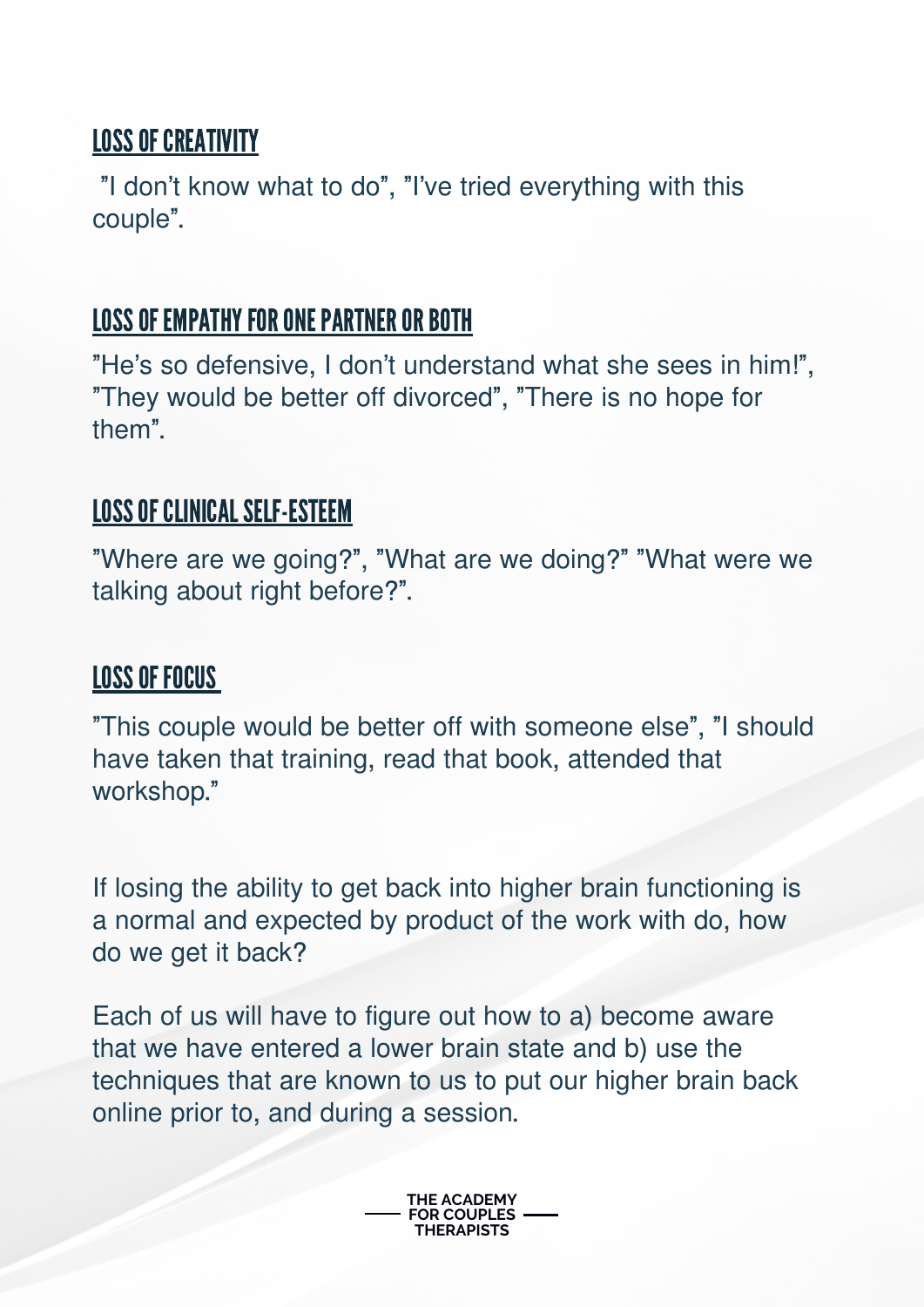**THE ACADEMY FOR COUPLES THERAPISTS**

Once I become aware that have entered a lower brain mode, I can implement some of my personal favorites techniques, and not surprisingly, they are the same ones I try to teach my clients. Most of the techniques I mention are designed to put a break on the reactivity of the mind in lower brain.

## **CODHERE ARE MY FAVORITES**

## **PREPARING FOR SESSIONS**

Preparing for sessions is important for couple therapists. Some therapists who work with couples think they can wing it. Winging it may work with individuals but it doesn't work with couples. It puts the therapist at risk of losing pre-frontal cortex control, plunge into "lower brain" reactivity, risking ruptures in the therapeutic alliance.

When I become aware of my breathing during a session, I can take a deep breath. Taking a deep breath creates enough space between what the clients are saying, and what I want to say next. That pause is helpful so I don't say the first thing that comes into my mind.

I need to know where my clients have been, where they are now, and where I want to take them next. I also need to know how and when each partner triggers me. I don't know everything that's going to happen in a session, but I do want to have some clarity about the direction based on my theoretical frameworks and what I know about the clients.

## **BECOMING AWARE OF BREATHING**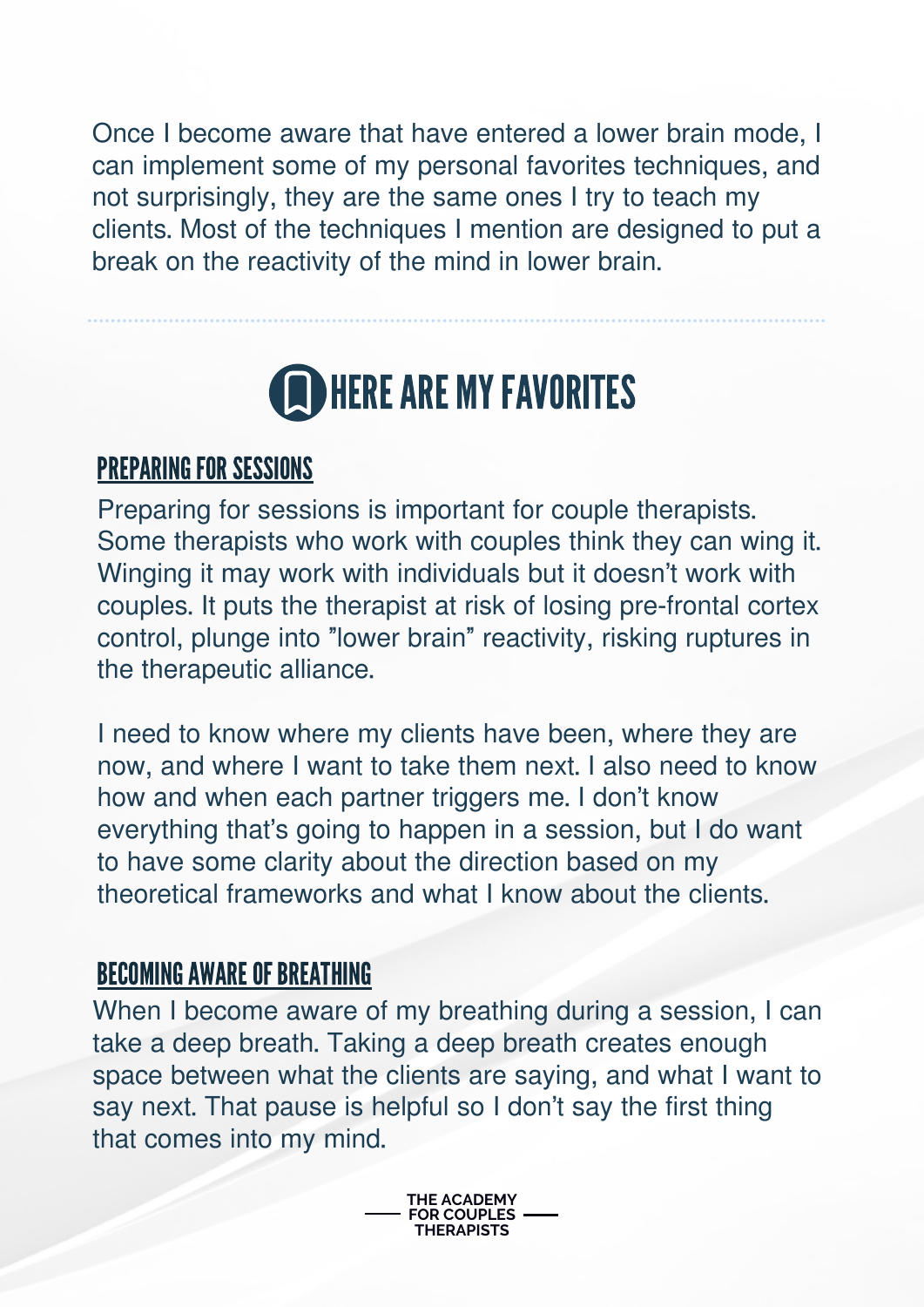

## BECOMING AWARE OF THINKING

Introducing a pause between my thinking and my talking. I can say the following to my clients: "I am not sure which way to go now, I need a minute to think about what I want to say or do next". "I feel like I don't fully understand your experience from your point of view, what I am missing that will help me get there?"

I can also say to myself: "Part of me wants to do this, and another part of me is thinking that, I wonder which one will I will choose?"

## **TAKING AN ACTUAL BREAK**

Whether in person or virtually, interrupting the session for one or two minutes, leaving the room and coming back. If I am doing a virtual session, I say: "I need a minute or two, I'll be right back". I stop the video and mute myself so I can either stretch, go to the bathroom, get a glass of water, or breathe. When the minute is up, I turn the camera back on and unmute myself and say: "I am back". If in person, I do the same and usually go to the kitchen and get some water. That is enough to bring the higher brain back online.

## REPAIRING RUPTURES IN THE THERAPEUTIC ALLIANCE

Inevitably, sometimes there are ruptures in the alliance that have to be repaired. You can repair the alliance in the moment, via email, or during the following session.